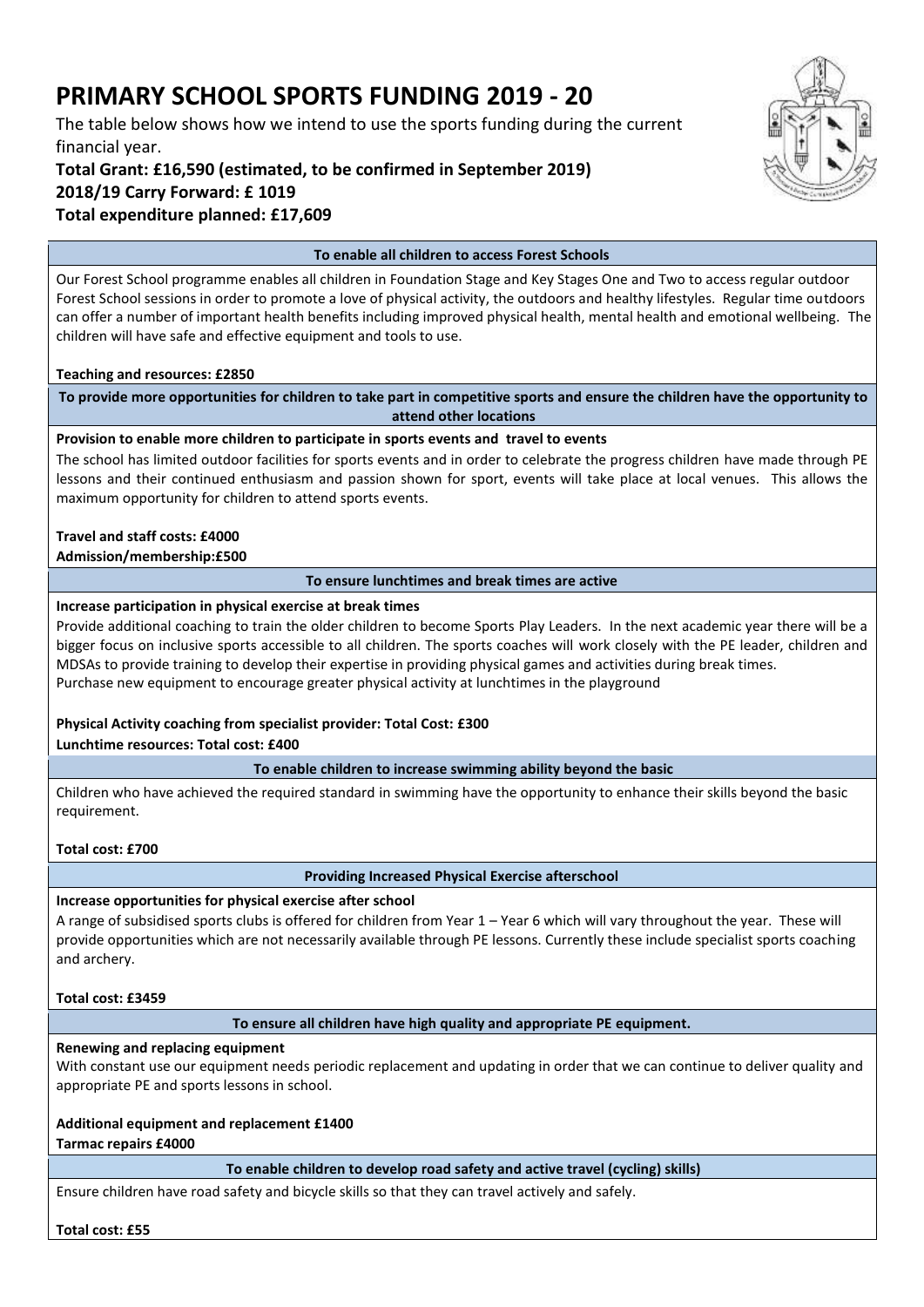# **Sports Premium 2018 – 19**

### **Total Grant: £16,590 Carried Forward: £ 8260 Total expenditure planned: £24910**

# **How we spent the money:**

| Aim on the Plain Archery Club         | £300   |
|---------------------------------------|--------|
| Day of Hula hooping and circus skills | £300   |
| P H Sports coaching                   | £5378  |
| Fitness track                         | £8544  |
| Sports field maintenance              | £1629  |
| Travel to sports events               | £3760  |
| New fitness trail equipment           | £3000  |
| Lavington School sports programme     | £165   |
| Sports equipment                      | £38    |
| Sports leaders programme              | £80    |
| Five Rivers sports hall hire          | £697   |
| <b>TOTAL</b>                          | £23573 |
| Balance carried forward to 2019/20    | £1019  |